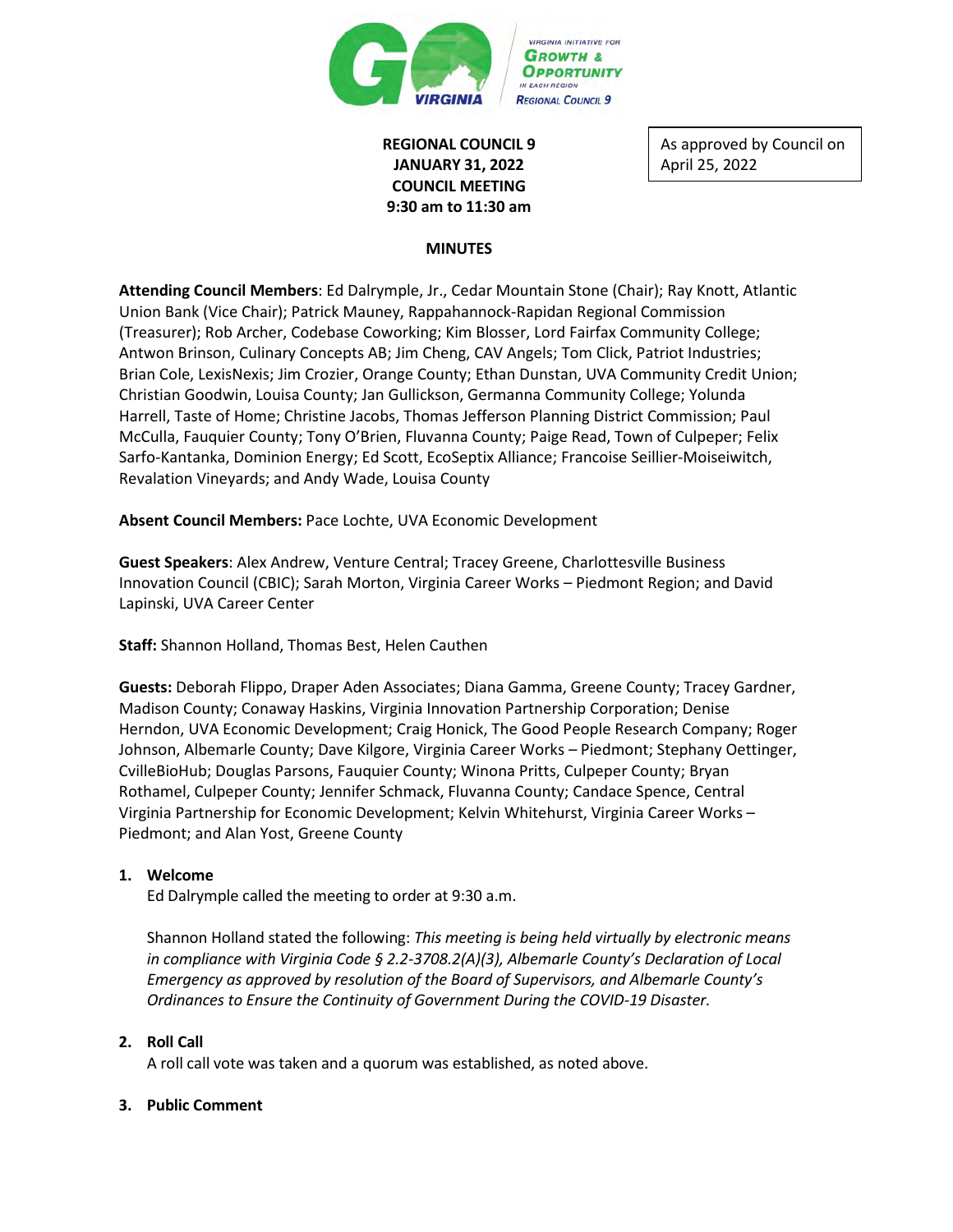Shannon Holland stated that no public comments had been received.

## **4. Approval of Council Business**

- a.) Meeting Minutes
- b.) Financials
- c.) Memo Re: FY 2021 Capacity Building Budget Adjustment for Closeout
- d.) Memo Re: CEDS Support and Budget Request
- e.) Dashboard
- f.) Director's Report

Ed Dalrymple stated these six business items had been grouped together to be discussed individually and approved with one motion and vote. There were no requests to move one or more items out of the group for separate consideration.

- a.) *Meeting Minutes* There was no discussion about the October 2021 Meeting Minutes.
- b.) *Financials* Patrick Mauney, Treasurer, provided an overview of Region 9's financials through December 31, 2021, including these highlights. There was no discussion about the financials.
	- o Financials presented were in Draft form.
	- o As of December 2021, Accounts Receivable stood around \$127,000 and Total Assets stood at just over \$134,000, with a small amount in cash holdings.
	- o Financial statements through January 14, 2022 show Accounts Payable were reduced from \$71,745 at the end of 2021 to \$13,455 at the beginning of 2022, and Accounts Receivable were reduced to just under \$68,000.
	- o Reimbursements have gone down since December, but stood at \$54,000 as of January 2022.
	- o Region 9 is twelve months into the FY 2021 Capacity Building fund and has spent just over 72% of the budget. Draft statements indicate Region 9 has gone over the \$150,000 budgeted for salaries by just over \$6,000 in FY 2021. The budget for salaries in the FY 2022 Capacity Building Budget are at \$175,000, however.
	- o Connector Platform and Biotech Innovation Cluster Growth are in the closeout phase and staff is working with Accelerating Regionally Significant Sites and Venture Central to generate reimbursement activity as DHCD is monitoring this metric.
- c.) *Memo Re: FY 2021 Capacity Building Budget Adjustment for Closeout* Ed Dalrymple asked if there were any questions regarding the memo included in the meeting materials requesting approval to adjust the FY 2021 budget in preparation for closing out the Capacity Building fund around March 2022. The request includes moving Region 9's new staff member to 40 hours/week from 30 hours/week as previously approved by the Council. In response to a question from the Council, Shannon Holland clarified that due to unforeseen workflow issues some staff time that was budgeted to projects was instead billed to capacity building and that staff was working with the support organization to address the workflow and process issues.
- d.) *Memo Re: CEDS Support and Budget Request* Ed Dalrymple asked if there were any questions on the memo detailing the plan to provide Letters of Support for planning grant proposals by Planning Districts 9 and 10 to develop Comprehensive Economic Development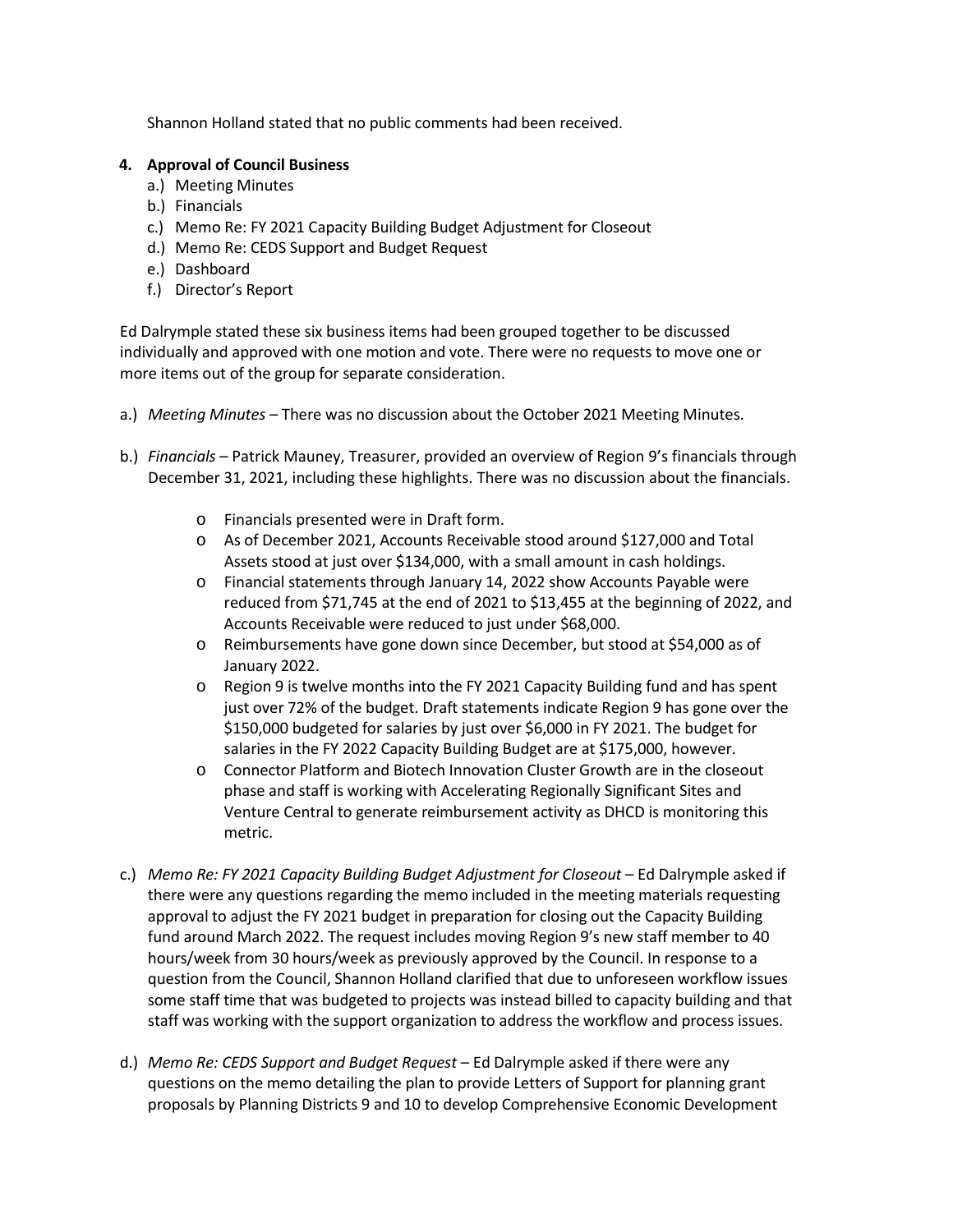Strategies (CEDS) and the potential use of Planning Grant funds to support a "super region" CEDS summary report. Patrick Mauney provided context and spoke in favor of the Council's support for this process.

- e.) *Dashboard* Referring to the January 31, 2022 dashboard, Ed Dalrymple noted that the report had not changed since last meeting and that staff had advised him that next meeting the report should reflect funds being rolled back into capacity building from closed projects. Ed Dalrymple also reminded the Council that the last date to apply for Region 9 Economic Resilience and Recovery (ERR) funds is April 4. There was no discussion about the funding dashboard.
- f.) *Director's Report* At the request of Ed Dalrymple, Shannon Holland provided one update to the Director's Report by asking that the information titled "Funds Returned After Project Closeout" should be deleted from the report as the numbers need to be confirmed with DHCD.

*Jim Crozier made a motion to approve the Council Business as presented. Tom Click seconded the motion. A roll call vote was conducted. The motion carried.* 

- **5. Updates from Committee, Task Force, and/or Strike Force** There were no updates reported.
- **6. Region 9 Project Presentation Venture Central**  Alex Andrew, Entrepreneurial Ecosystem Builder at Venture Central, presented on the status of their implementation grant.
- **7. Region 9 Project Presentation Connector Platform (ERR)** Tracey Greene, Executive Director at Charlottesville Business Innovation Council (CBIC), presented on the outcomes of their completed ERR grant used toward developing The Hub CVA.

#### **8. Region 9 Project Presentation – Future of Workforce (ERR)**

Sarah Morton, Director at Virginia Career Works – Piedmont Region, presented an update on their ERR grant in process including activities related to mobile resource specialists and the Career Pathways Guide tool.

#### **9. SCHEV Grant Proposal Update**

David Lapinski, Director of Employee Relations and Experiential Learning at UVA Career Center, presented an overview on the grant proposal submitted to State Council of Higher Education in Virginia (SCHEV) for an internship grant for the Region 9 footprint.

**NOTE**: The above presentations can be downloaded along with these Meeting Minutes at [www.GOVirginia9.org](http://www.govirginia9.org/) 

#### **10. Chair Update**

Ed Dalrymple led the following updates.

a) *Legislative Update* – Ed Scott provided a legislative update on the GO Virginia program,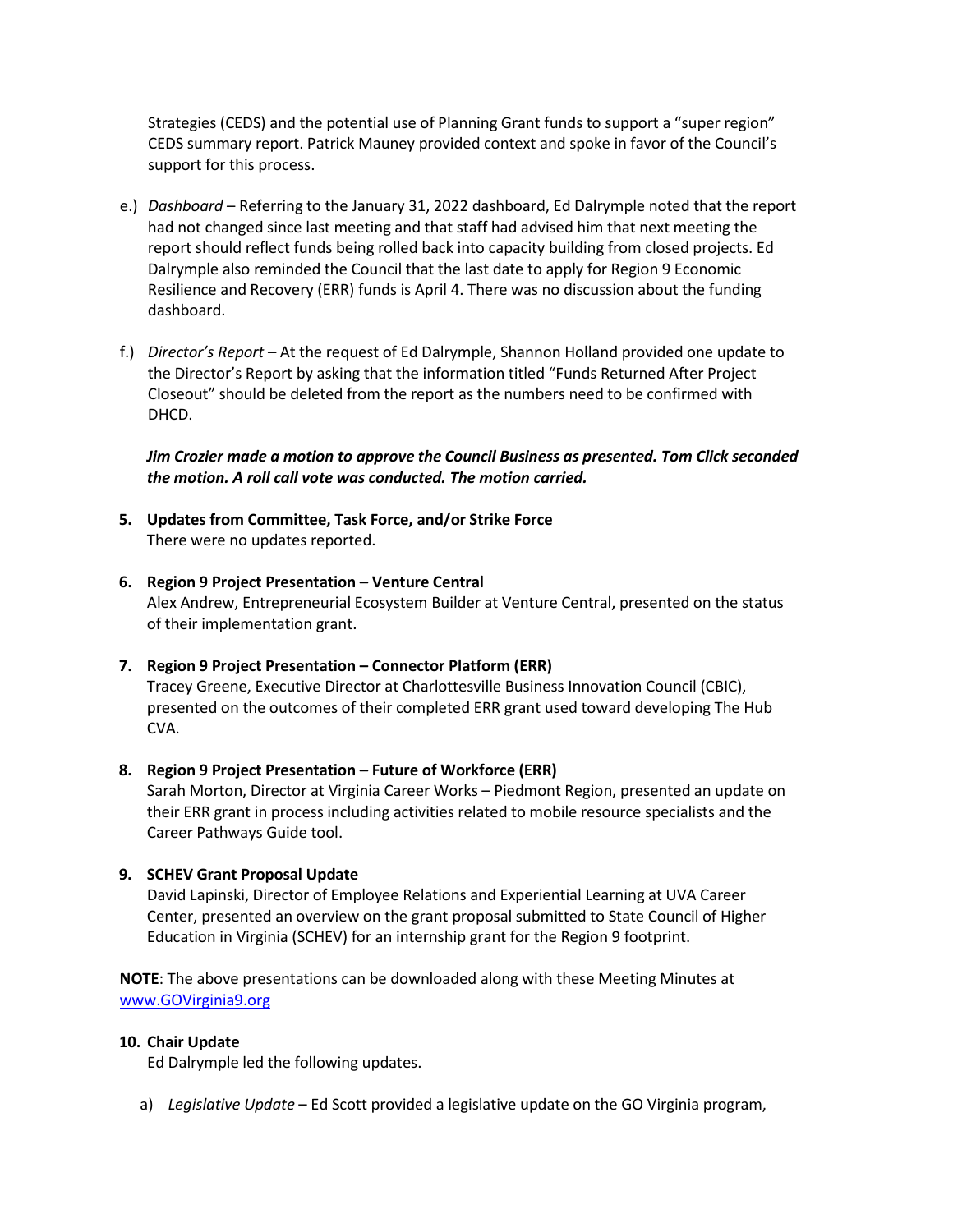including these highlights:

- In his outgoing biennial spending blueprint, Governor Ralph Northam proposed funding for GO Virginia initiatives as well as an additional one-time \$150 million allocation of surplus funds for site acquisition and development.
- GO Virginia received strong support in the budget plan Governor Glenn Youngkin sent to the General Assembly. Budget recommendations by the new Governor would add \$4.45 million to GO Virginia's annual base appropriation, returning it to the level originally funded in the 2021 fiscal year.
- For talent pathways, Governor Youngkin proposed \$75 million over the biennium to fund a new GO Virginia grant program designed to encourage and support workforce-related collaboration among business, educational organizations, and governmental bodies in each region's prioritized industry sectors.
- b) *GENEDGE Update* Tom Click said that the most recent GENEDGE grant meeting was cancelled due to weather conditions and that four of the six Region 9 applications had been approved.
- c) *SBDC Statewide ERR Update* Ed Dalrymple noted that the grant update for this project, as well as the VABioConnect project, were in the meeting materials and he hoped that Council Members were able to review the impressive results.
- *d) VABioConnect Update* Ed Dalrymple referenced this item above.
- e) *VIPC (CIT/VIPA) Grant for Region 9* Ed Dalrymple stated he expects there will be an announcement soon from VIPC on the RIF grant.
- f) *DHCD Workgroup Session 2/1/2022* Ray Knott shared that he, Ed Dalrymple, and Shannon Holland would be attending a GO Virginia workgroup session hosted by DHCD on February 1, 2022. The workshop is to discuss program or policy changes that DHCD or the GO Virginia Board should consider. Ray Knott asked for Council feedback to share at the meeting and gave some examples, including:
	- Can match remain reduced at 2:1?
	- Can match dollars be used for non-target sectors, including in entrepreneurship projects?
	- Can we reduce the frequency of Growth Plan Updates from every two years?
- g) *Nominating Committee* Ed Dalrymple said that the Nominating Committee will meet in March to prepare for May nominations. Shannon Holland encouraged Council members to consider potential nominees.
- h) *Virginia Infrastructure Academy (VIA) Update* Ed Dalrymple shared information on the Virginia Infrastructure Academy including these highlights. VIA is a collaboration between Virginia's Community Colleges, businesses, and trade associations to meet the workforce development needs of the transportation, wind and solar energy, and high-speed broadband industries. The Lumina Foundation is funding the VIA's start-up cost with a twoyear, \$400,000 grant. That funding will support an initial review of existing infrastructure programs across Virginia's Community Colleges. The initiative has about \$2.5 million in the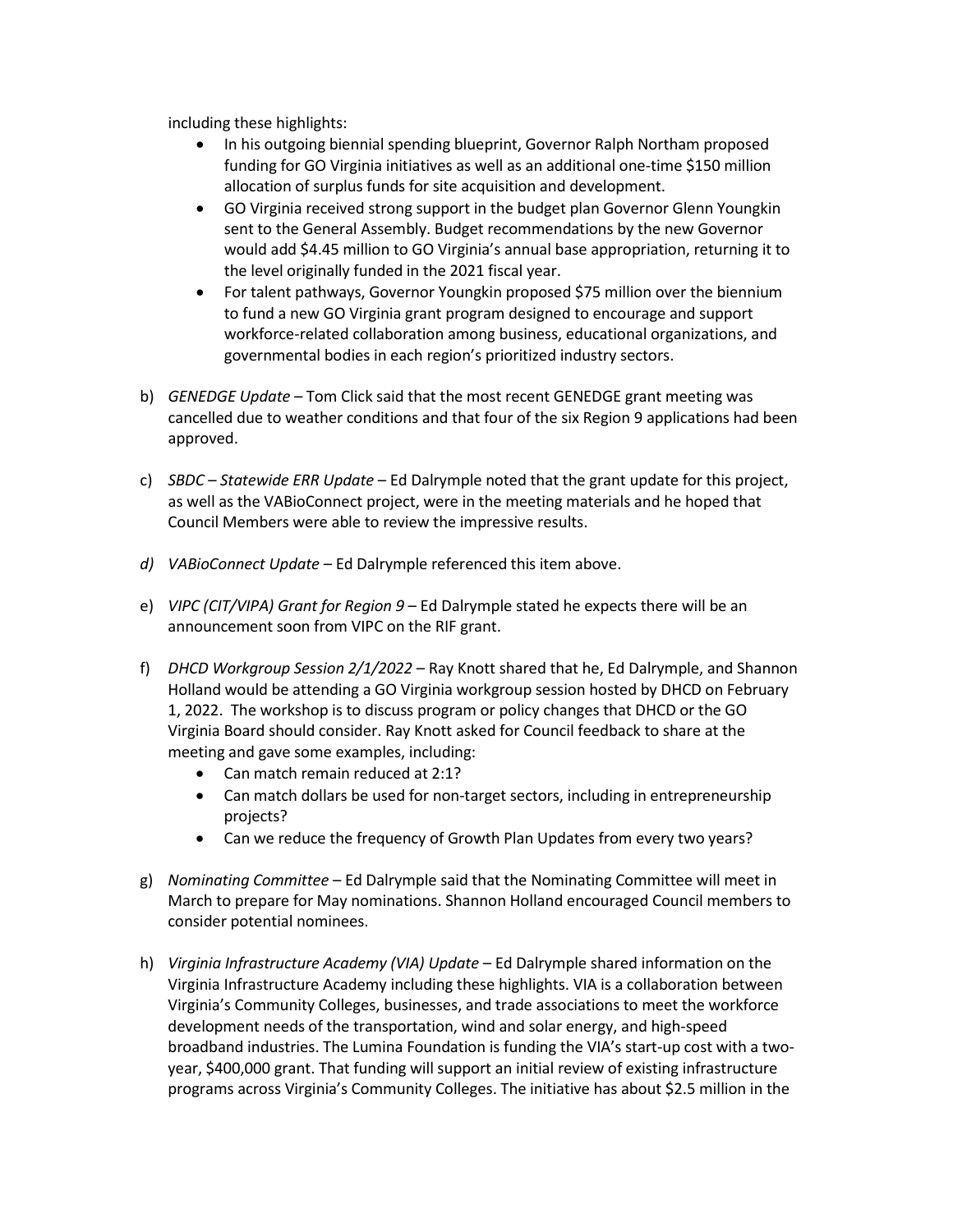current budget to move forward and start developing the program in the Hampton Roads region. The plan is to have all 23 community colleges participating by 2024. Credentials offered will focus on heavy construction and maintenance (roads, bridges, and tunnels), broadband expansion, and on- and off-shore wind and solar energy infrastructure and distribution. In February, the VIA will be applying for a federal grant to scale the development of the program.

- i) *Discussion: Talent Development Needs/Gaps in Region 9* Ed Dalrymple asked Council Members for feedback on what they are experiencing or hearing about regional gaps and needs in workforce. A robust conversation ensued, including these highlights:
	- Reduced access to daycare services has become a challenge that is keeping some workers home.
	- Spending more time finding the right person is key.
	- If you can hire 5 of what you think are the right candidates, 2 will stay long term.
	- Hiring a high school apprentice is an option being tried to fill gaps.
	- High school viticulture or agriculture classes could help with regional vineyard employment gaps that should be filled with local workers

## **11. Director Update**

Shannon Holland noted that with Thomas Best coming to the team in October, staff had made strides to address closing out projects and that focus going forward was social media and website improvement. Shannon Holland also asked Council to connect her with stakeholders to promote the GO Virginia program to develop the project pipeline.

## **12. Other Business**

Ed Dalrymple asked Shannon Holland to include Chat highlights from the Zoom Meeting in the Meeting Minutes.

No other business was presented.

#### **13. Adjourn**

*Ed Scott made a motion to adjourn the meeting. Tom Click seconded the motion. The meeting adjourned at 11:28 a.m.*

At the request of Chair, Ed Dalrymple, these Chat Highlights from the Zoom platform are included. Council Meeting Chat Highlights:

From Alex Andrew to Everyone:

alex@venturecentralva.com

From Francoise to Everyone:

Tracey, does the site welcome agriculture-related businesses that offer internships? From Janet Gullickson to Everyone:

The Germanna connection is Tina Lance at tlance@germanna.edu

From Tracey Greene to Everyone:

Francoise, yes, the Hub welcomes ag-related businesses!

From Tracey Greene to Everyone: